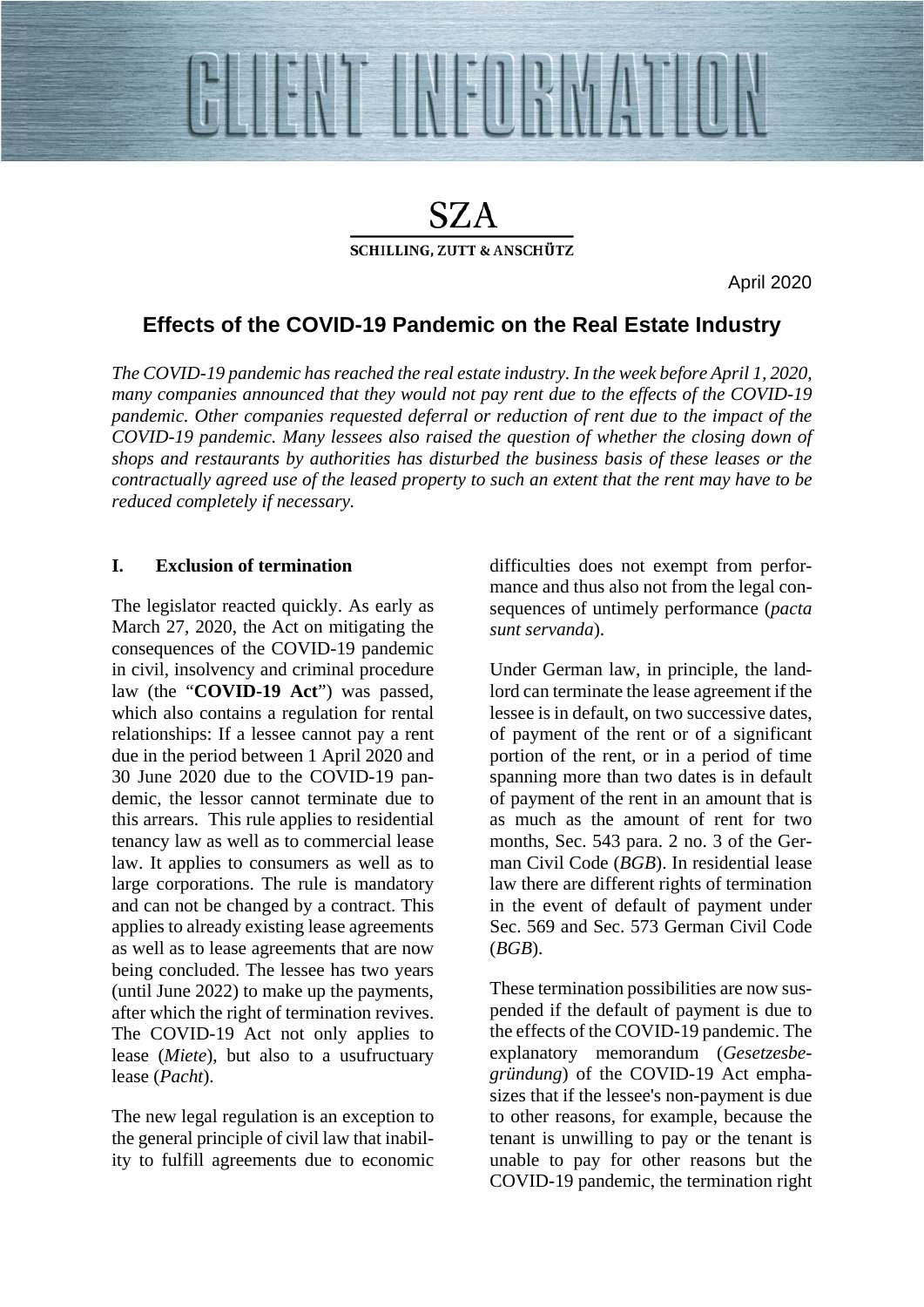of the landlord is not excluded. According to the wording of the law, the non-payment must be based on the effects of the COVID-19 pandemic. This wording is rather unspecific compared to other regulations of the COVID-19 Act.

The connection between the COVID-19 pandemic and non-payment must be credibly demonstrated by the lessee to the court (*glaubhaft gemacht*). For this purpose, the tenant must present facts from which it can be concluded that there is an overwhelming probability that their failure to perform is due to the COVID-19 pandemic. This credibility can be provided by means of an affirmation in lieu of an oath (*Versicherung an Eides statt*). Similarly, credibility can be established by submitting notifications of the granting of support measures or evidence of loss of earnings.

According to the explanatory memorandum of the COVID-19 Act, it should be sufficient under commercial lease law if the operations of the tenant in the premises have been banned or significantly restricted as part of the measures to combat the pandemic. This applies to numerous retail businesses that are no longer able to open their shops and business premises, as well as restaurants and hotels. However, it is dubious if this is sufficient to allow the tenant to refuse to pay the rent without having to fear termination. After a renown sporting goods manufacturer and several retail chains had publicly announced that they did not want to pay rent for their shops, a public discussion followed in the last weeks. In this context, the Federal Minister of Justice explained that the new regulation only applies to companies that actually get into serious payment difficulties as a result of the crisis. In fact, this is in line with the statement that termination should be possible if the nonperformance is due to the tenant's unwillingness to pay. Despite the COVID-19 pandemic, many retail chains are able to compensate for lost sales by increasing their income from online trading. Some restaurants benefit from delivery offers. In the case of so-called flagship stores, it will be possible to ask whether the tenant does generally generate its sales independently of the sale of the goods in the respective store. In individual cases, it can be assumed that these flagship stores serve primarily marketing purposes rather than direct sales in the shop.

It is important in the context that under the COVID-19 Act the rent remains owed and due in principle. This means that interest on arrears is also due at the statutory or contractually agreed rate. The lessee is also liable for any further damage suffered by the lessor due to the non-performance. The lessor can enforce their claim in court and under certain circumstances can also make use of the rent deposit.

The Act contains an ordinance authorization that would enable the Federal Government to extend the restriction on termination due to default of payment, which has arisen in the period from July 1, 2020 to September 30, 2020 at the latest. This would create the flexibility for the Federal Government to react to the still uncertain time dimension of the crisis.

#### **II. Claim of the lessee to a reduction of the rent?**

Even before the new legislator's measures discussed above, became known, it was discussed whether the lessee could, in accordance with the principles of doctrine of frustration of contracts (*Wegfall der Geschäftsgrundlage*) or as a rent reduction, reduce or refuse to pay the rent due to the COVID-19 pandemic. The discussion on this issue is still ongoing and the handling of these cases by the courts is still uncertain, in particular as the extent of the restrictions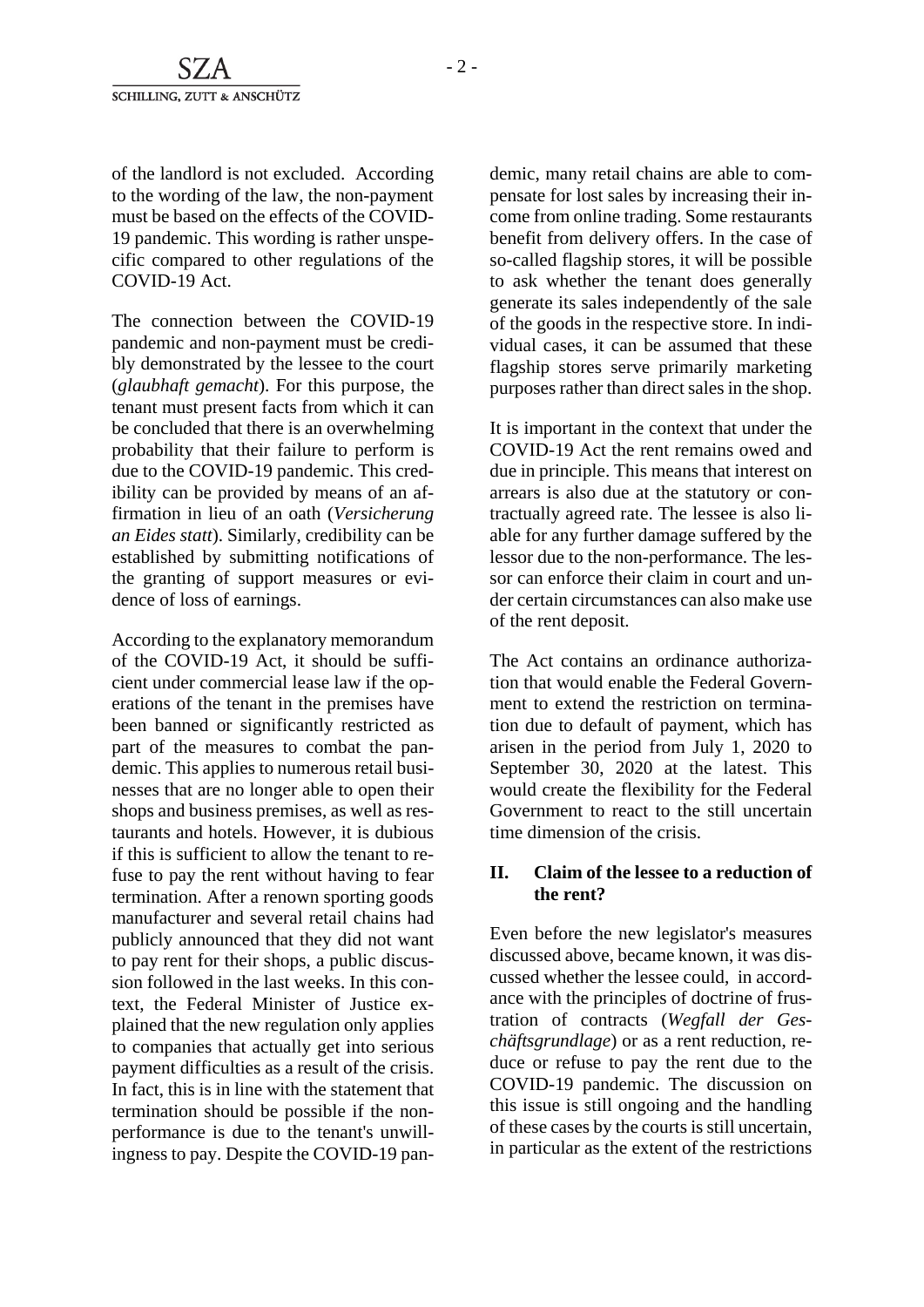and economic effects of the COVID-19 pandemic are yet unforeseeable.

However, some guidelines on these questions can be developed from case law and literature. On an initial level, it must be reiterated that the new regulation in the COVID-19 Act treats the rent as due in principle (see above). It must be deduced from this that the legislator does not typically assume a frustration of contracts or a deficiency allowing a rent reduction, solely based on the shutdown of shops or restaurants by the authorities due to the COVID-19 pandemic. A possible argument against any right for rent reduction is therefore that the COVID-19 pandemic is lex specialis to the general rules applicable to the lease agreements.

#### **1. Doctrine of Frustration of Contracts**

In principle, a contractual party and thus also the parties to a lease agreement can demand an adaption of contract according to Sec. 313 German Civil Code (*BGB*), if circumstances which became the basis of a contract have significantly changed since the contract was entered into and if the parties would not have entered into the contract or would have entered into it with different contents if they had foreseen this change. The requirement for such right is that, taking into account all circumstances of the individual case, in particular the contractual or statutory distribution of risk, the lessee cannot reasonably be expected to adhere to the unchanged lease agreement. Such an adaption of contract would be, for example, the remission, reduction or deferral of the rent.

At the very outset, the concept of frustration of contract could not be applicable to the situation caused by COVID-19. Many scholars argue that the purpose of Sec. 313 German Civil Code (*BGB*) is not to solve problems caused by fundamental distortions such as natural catastrophes or emergencies affecting the general public and the German economy as a whole. According to such scholars, the legislator must react in such situations. In the case of COVID-19, it can be argued that the legislator acted by passing the COVID-19 Act and therefore neither party can rely on the doctrine of Frustration of Contracts.

If Sec. 313 German Civil Code (*BGB*) is found applicable, the change to the basis of the contract must be unforeseeable in the context of the interference with the transaction basis. This is also doubtful in the case of a COVID-19 pandemic. On the one hand, it will be possible to say that probably nobody could have seriously foreseen a few months ago that a shutdown such as the one we are currently experiencing would be possible. On the other hand, a pandemic as such is certainly a foreseeable event. Many experts have been warning about the effects of a pandemic for a long time. There have also been epidemics before the COVID-19, even if the effects have not been as severe. Sec. 313 German Civil Code (*BGB*) assumes that the parties would have made a different agreement if they had foreseen the pandemic and the shutdown. This appears quite dubious in commercial lease law. Commercial leases rarely provide for rent relief in such cases as long as the leased object itself is not affected. Therefore, it could have been difficult for the lessee to negotiate a remission of the rent payment in case of a pandemic.

Furthermore, the distribution of risk laid down in the law and in the contract must be observed. The change must be so fundamental that it does not fall within the risk area of one party. In a lease agreement, the lessor is generally obliged to provide the leased object for use, while the lessee generally bears the risk that they can use the leased object as planned and actually needs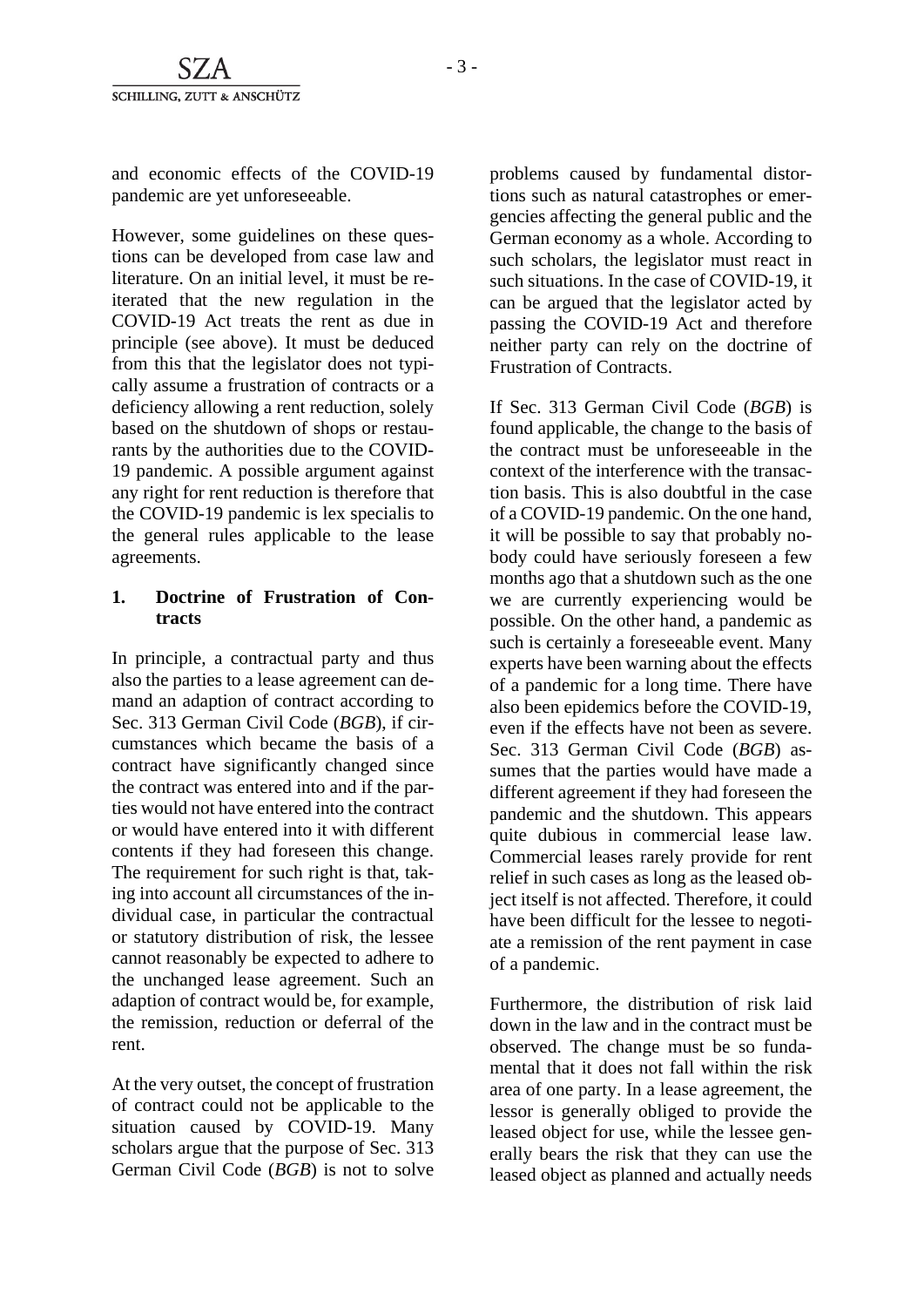it for the duration of the lease term (usage risk). The lessee also bears the economic risk of being able to pay the rent and, for example, earning enough to pay the rent. Circumstances relating to the specific location and nature of the leased property are to be distinguished from this risk. This is the case if the leased object as such does not meet the requirements to be used as a shop or restaurant. However, this is usually not the case if the leased object is closed due to the COVID-19 pandemic. Rather, political decision-makers have come to the conclusion that containment of the pandemic requires that as little direct human contact as possible takes place. According to these decision-makers, this direct social contact usually takes place in shops and restaurants, among other places, which is why the closure orders are an effective means of combating the pandemic. These considerations usually apply completely independently of the leased object.

The situation must finally be unacceptable for the lessee. Here it depends on the economic situation of the lessee. In this context the numerous state aid measures for the companies affected by the pandemic could play a role. One could argue that the situation is not unreasonable for the lessee if they can obtain funds to bridge the gap, e.g. through the current aid programs.

#### **2. Right to a reduction of the rent due to a defect**

Quite similar considerations will have to be made when it comes to whether the lessee can invoke a right to reduce the rent because of a defect. As a general rule, if the leased object has a defect the lessee is (partially) exempt from paying the rent in accordance with Sec. 536 para. 1 sent.1 German Civil Law (*BGB*) for the period in which the suitability is eliminated. It is therefore essential whether the measures taken to combat the COVID-19 pandemic

create a defect in the leased object. A defect is to be understood as a deviation of the actual condition of the leased object from the contractually owed one, which is disadvantageous for the lessee. Both actual circumstances and legal circumstances can create a defect. The specific contractually agreed purpose of the lease will be of particular importance.

According to previous case law, a defect leading to a reduction will be present if the closure of the lessee's business is object-related (*objektbezogen*). As a general principle, the tenant bears the risk that the leased object can be used for its purpose. Therefore, according to relevant case law no defect of the leased object can be established if the impairment of use of the leased object relates to the person or activity of the tenant. A reduction will only come into question if the impairment of use is based on the specific condition of the leased object and not on the operational circumstances of the lessee.

Starting from mid-march the measures largely prohibited operating non-foodshops and services such as hairdressers. The discussion if these prohibitions to operate certain businesses is object-related or use-related is ongoing. However, in many cases we see reasonable arguments that the measures such as the prohibition to operate shops with not systemic relevant products, will relate to the use of the leased object and not to the leased object itself. Another conclusion seems possible if the leased object is tailor-made for a specific use.

Starting from mid-April, in Germany shops with a smaller size than 800 sqm can reopen. Under this regulation, it is less obvious, if the closure of the lessee's business is object related or business related. Many federal states however, allowed to reopen the stores if the sales-area is reduced to 800